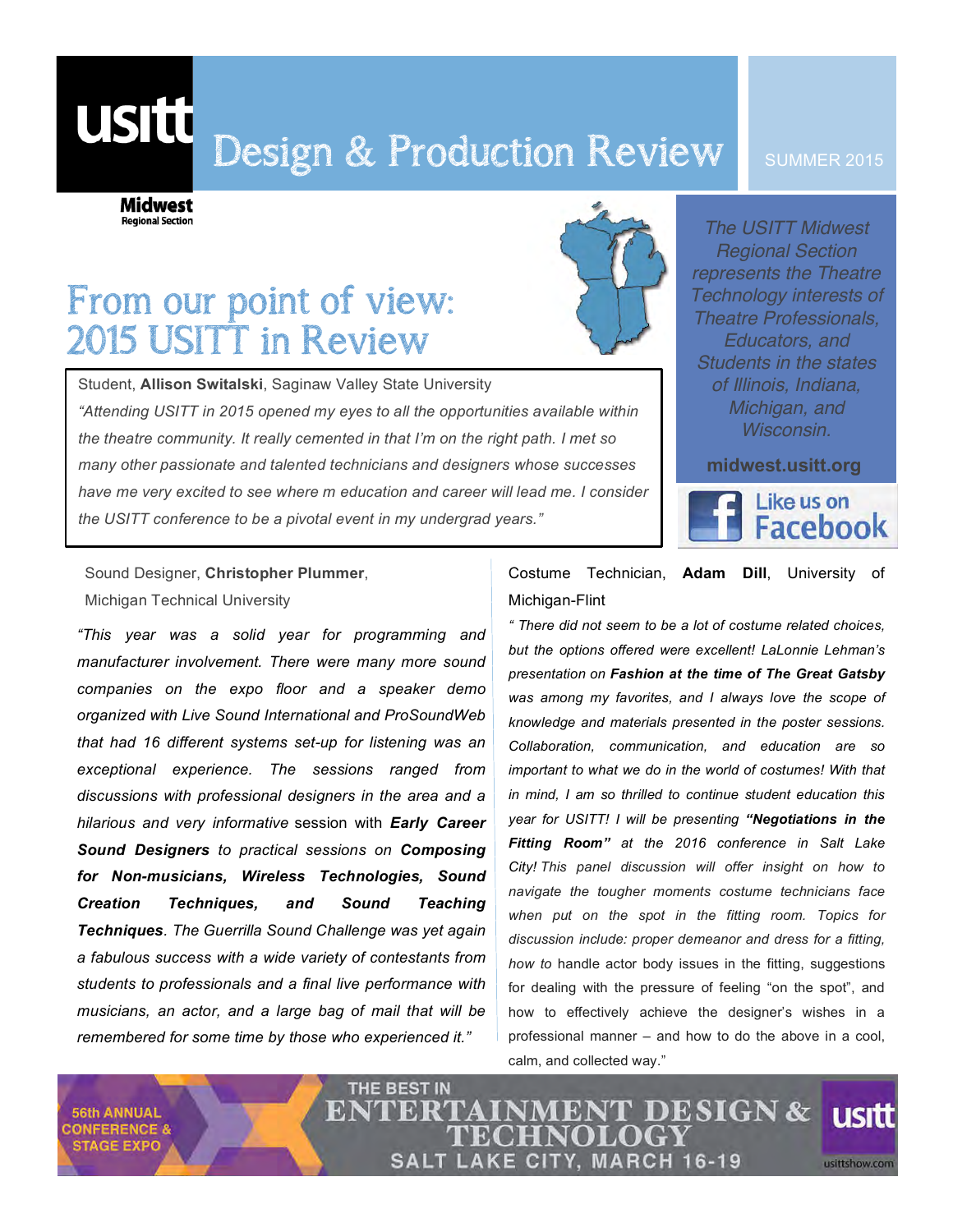### **Midwest Section Board of Directors 2015-2016**

**Shane Kelly,** Chair **skelly19@depaul.edu**

**Steve Jacobs,** Vice Chair for Programming **stevejacobs.mrsusitt@gmail.com**

**Mick Alderson,** Vice Chair for Membership **alderson@uwosh.edu**

**Rich Dionne,** Vice Chair for Communication & Webmaster **rdionne@purdue.edu**

**R.J. Mike Nielsen,** Treasurer **usittmidwest@bigfalls.net**

**David Leugs,** Secretary **djl2@calvin.edu**

**Kathleen Donnelly,**  Immediate Past Chair

**Verda Beth Martell,**  Chair Elect

#### **Directors at Large**

Sarah Schreiber Prince M.C. Friedrich Marty Lazarus Dan Lisowski Chris Hoffman Ken Fraza Paul Brunner Brian Morgan Vic Picolla Ellen White

**Shelby Newport,** DPR Editor (Ex-Officio) **snewport@umflint.edu**

**Tom Korder,** Awards Committee Chair (Ex-Officiio)

# Meet a Director:

## M.C. Friedrich & Paul Brunner



**Name:** Mary Carol Friedrich, it's a southern double name so I answer mostly to MC and almost not at all to Mary.

**Title:** Professor of Design & Technical Theatre at Michigan Technical University

**Production I'm currently working on:** Summer downtime! Actually, I am beginning to look at the next academic year's productions and discerning what will be assigned to students and/or faculty.

**Favorite thing about my job:** My wonderful colleagues and bright students. It doesn't hurt that I can see bald eagles flying over the canal outside my office and costume shop windows.

**Piece of advice for young theatre artists:** Diversify early in your education to keep your options open later. I have found myself scene painting when I was hired to be an electrician. Be open to new locations and experiences, especially early in your career.

**Favorite thing about USITT:** The variety of options open to me, my colleagues, and my students. There is something for everyone! I can recharge my creative batteries, stay relevant in my chosen fields, meet up with colleagues and old friends from many walks of life in the entertainment industry. My students can find relevant internships, grad schools, career-starting jobs. The website and archives of TD&T and the Costume Commission are great resources. I love visiting the different cities in which the conference is held.

*M.C. Friedrich was the winner of the 2015 Founder's Award. Congrats M.C.!*



**Name:** Paul Brunner

**Title:** Associate Professor of Theatre Technology, and Technical Director at Indiana University

**Production I'm currently working on**: I am the Technical Director for the USITT-USA 2015 Prague Quadrennial Exhibits, for the summer of 2015. The exhibits were built during the summer and winter of 2014. I am also currently in production for *Mr. Burns a Post Electric Play* for IU Theatre & Drama which opens in October.

**Favorite thing about my job:** I love the variety that theatre presents to crafts persons. Certain aspects are repetitive for sure, but each challenge I face is unique and energizing. I also love working with students on productions. They keep the process fresh, and their inquisitive nature keeps me on my toes.

**Piece of advice for young theatre artists:** network, network, network. Any and all current classmates and colleagues are your future professional network. Don't burn bridges, ever. And diversify! Don't just do theatre, but work in opera, dance, ballet, etc. There is so much work out there if you have even a hint of experience in these other areas.

**Favorite thing about USITT:** Networking! I've had the good future to meet hundreds of people through USITT Midwest and the National Conference. I'd be nowhere without the connections, professional mentorship, and current technology available through USITT. Now I'm starting to learn about non-profit leadership by being more involved in both the Midwest Section and the national Institute. I can't wait to learn more from all of the amazing people I meet.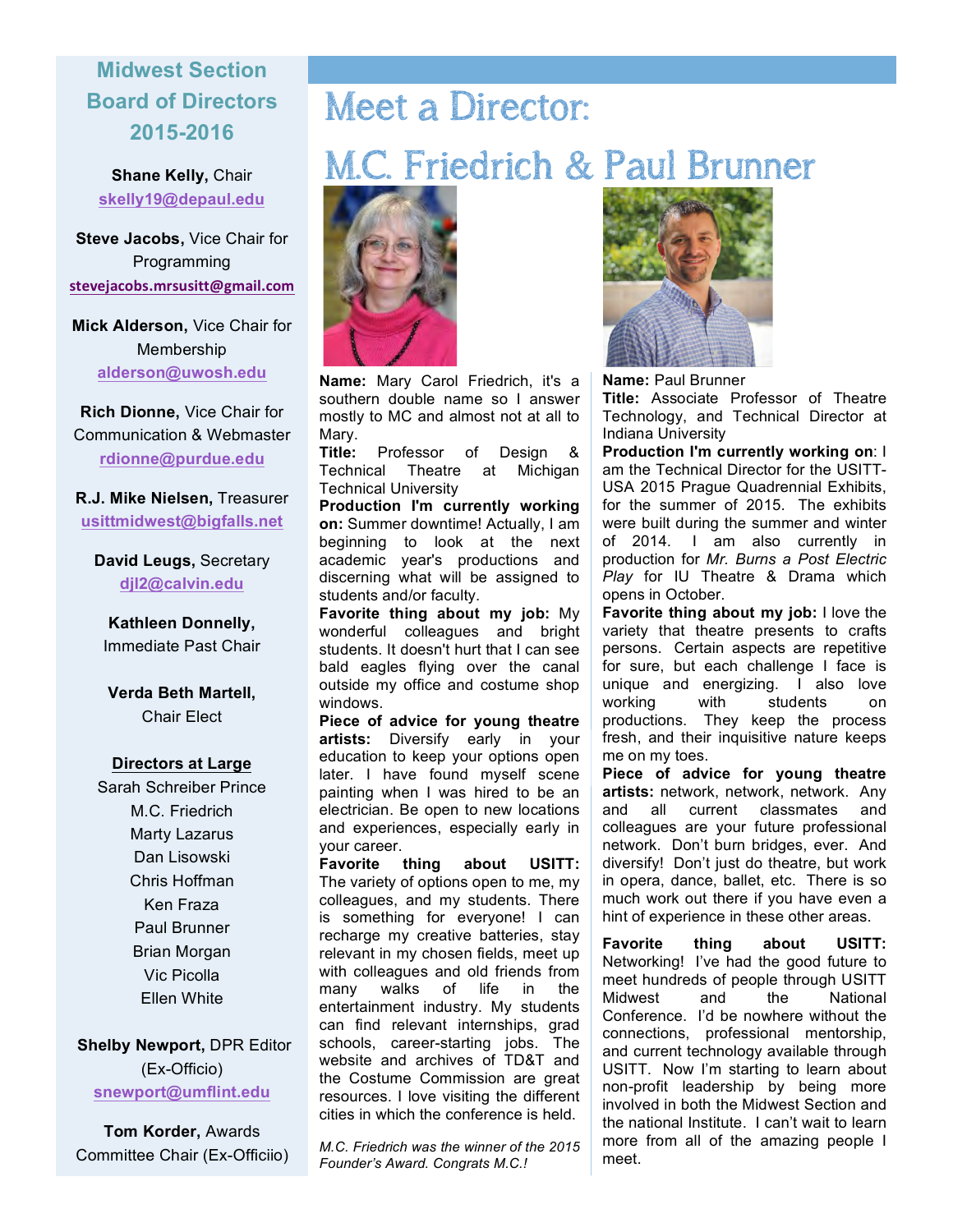## 2015 Midwest Regional Section Award Recipients

Five awards were given out at this year's section meeting in Cincinnati. Check the section website for the nomination process and deadlines for application for next year's awards.

### **Student Digital Design Competition**

Emily Lotz, University of Wisconsin-Stevens Point for her design for *Radium Girls*

Christopher Rhoton, University of Indiana for his design for *King Lear*

#### **Founder's Awards**

#### **High School Student**

Alexis Handler, Adlai E. Stevenson High School

#### **College Student**

David Millard, DePaul University

#### **Section Member**

M.C. Friedrich, Michigan Technical University

David Krajec and Bernie Works explain the origins of the Midwest Regional Section before presenting the awards.





David Millard receives College Student Founder's Award



David Krajec, Bernie Works and Steve Jacobs present the Section Member Founder's Award to M.C. Friedrich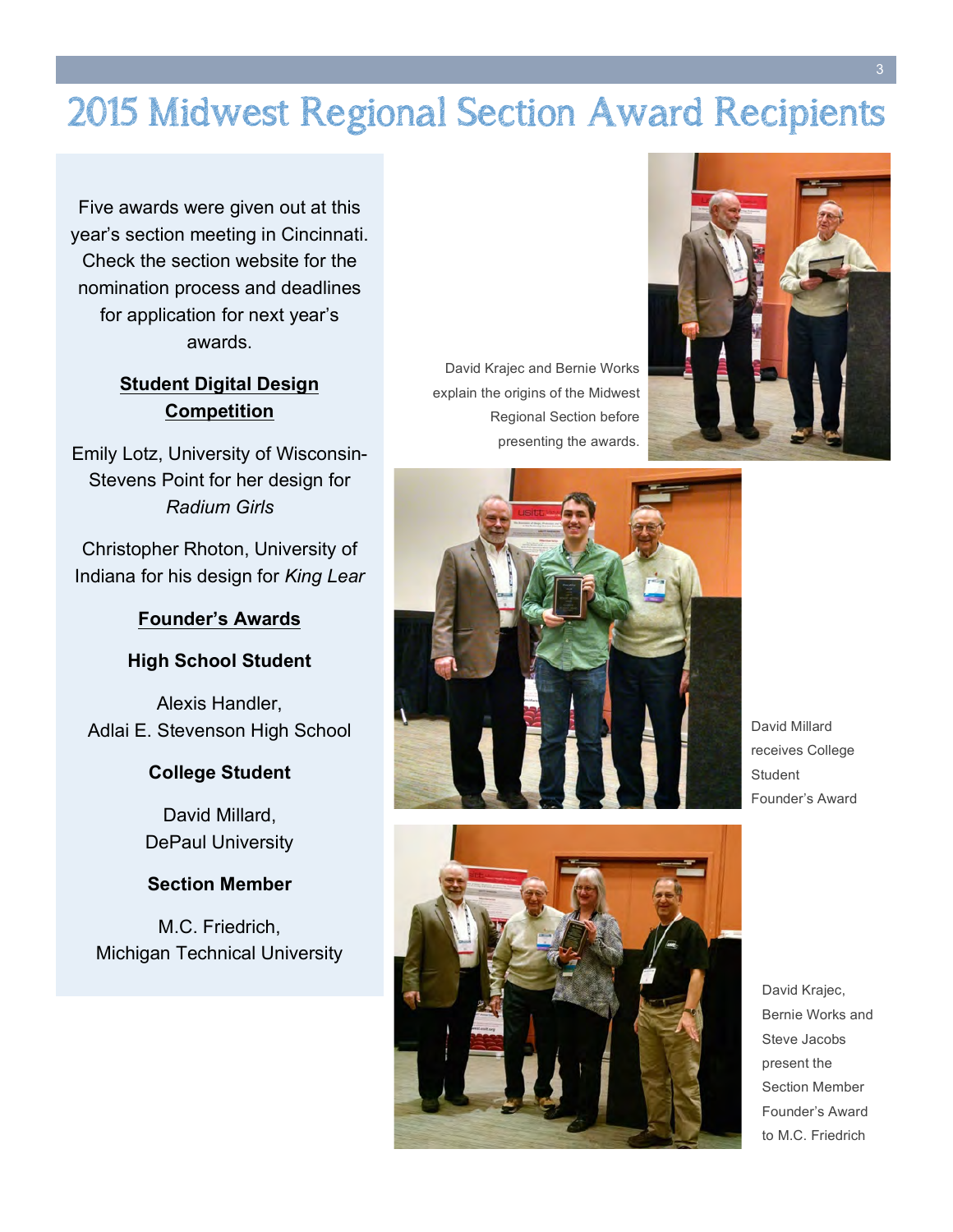# **Upcoming Section Events**

More Details & Registration for Section Events can be completed on our website: http://midwest.usitt.org/programs

**2015 Summer Events**

**Saturday June 27:** Fort Wayne, IN Apollo Technologies and Embassy Theatre Tour

**Saturday, August 29:** Valparaiso University host Scenic Painting Workshop and Working with Wigs/Practical Makeup

**Saturday, September 26:** University of Wisconsin at Eau Claire hosts Digital Costume Designer and ETC Ion/Gio Console Training

### **Apollo Technologies and Embassy Theatre**

**Event Date: Saturday, June 27, 2015 9:30 - 4 PM EST, Ft. Wayne, Indiana**

**9:30-12:30- Apollo Design Technology, Inc.** 

**4130 Fourier Dr., Ft. Wayne, IN http://internetapollo.com/**



Host Joel Nichols, President of Apollo Technologies and his staff open their offices and manufacturing

plant to our Section. We will learn how to create a custom gobo and take it through to actual production. Participants are encouraged to bring a clean image they want to produce. We will also experience some of Apollo's product line and learn about their associated industries, Blue Pony and Avid Labs. Take advantage of this unique opportunity to see how one of the top theatrical manufacturers produces products we all use. Lunch will be provided courtesy of our hosts at Apollo!

### **2:00 - 4:00- Historic Embassy Theatre 125 W. Jefferson Blvd., Ft. Wayne, IN http://www.fwembassytheatre.org**

Built in 1928 and opened as a movie palace and vaudeville house, the Embassy has gone through



many stages of production and renovation over time, hosting numerous celebrities of the day. The historic Embassy Theatre currently hosts numerous productions throughout the year. Join us to experience the history, architecture and production facilities of this theatre listed in the National Register of Historic Places and see one of very few brenograph projectors still in use today!



### Winter Events Review by Steve Jacobs

The third Midwest event of the season took place at the Oriental Theatre/Ford Center for the Performing Arts in Chicago on December 12, 2014 where Section members toured "Onstage and Backstage" of the touring production of *Newsies*. Participants toured the backstage during the morning session while members of the road and house crew described some of the challenges of mounting this particular traveling production and answered questions from participants. After lunch, the twenty individuals who had purchased group tickets saw the matinee of the show. Those who attended this event said they enjoyed the day, especially being able to see the stage and understand the requirements of the production first hand before seeing the show.

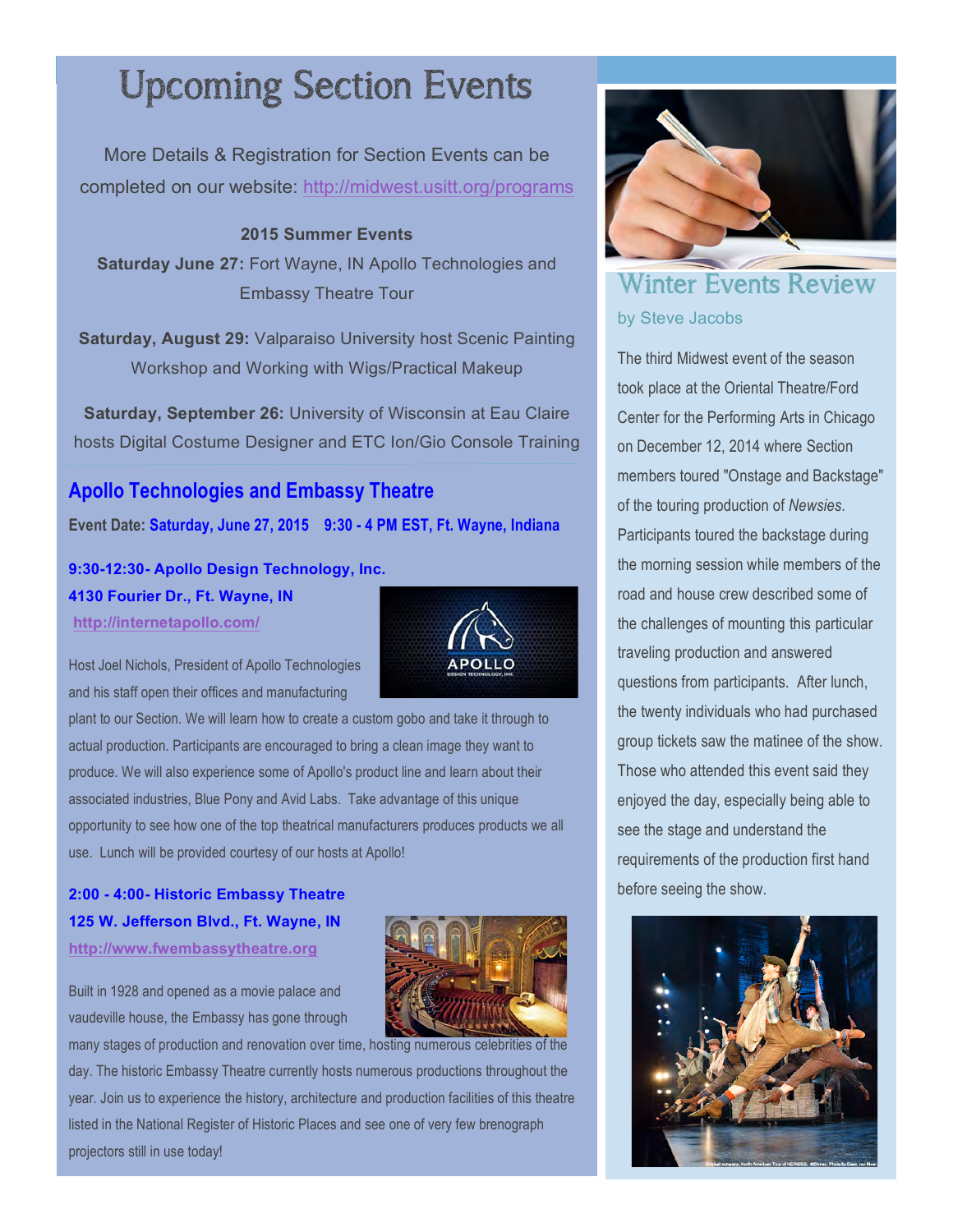### Wrap up from the  $9<sup>th</sup>$  Annual Midwest Mechanical Design Competition The various entries used Hot Wheels cars, plinko

#### by Verda Beth Martell

It started with a contest to define the contest. This year, the Ninth Annual Midwest Mechanical Design Competition started with a call for proposals to write the rules for the competition. Last December seven proposals were submitted for contests. They ranged from shooting galleries to basketball drills to can crushers. Ultimately, thanks to proposal judges Tracy Nunnally, Steve Jacobs, and Marty Lazarus, Roy Howington's competition proposal won out and a few weeks ago, seven Rube Goldbergstyled machines came to life to try to win it.

As Roy was happy to explain, Rube Goldberg set up an interesting challenge when he began to illustrate his convoluted machines to accomplish ordinary, sometimes absurdly simple tasks. While having inspired numerous contests, commercials, artwork, add campaigns, and more, the cartoonist best known for these complex contraptions never built any of them. Perhaps the greatest challenge that Rube Goldberg left was to achieve the insanity of his drawings in real life. That was the intent of Roy's contest.

Each competitor was charged to create a device that used simple machines to accomplish a mundane task. For this competition, no motors or pneumatic devices were allowed. A chain-reaction, containing a minimum of 10 steps, had to be driven by gravity or springs or other noncommercial means. More steps gained more points. The more absurd or mundane the end goal, the better.

Again, seven entries were submitted, or appropriately cobbled together, for the competition that took place in the Colwell Playhouse at Krannert Center for the Performing Arts on the University of Illinois Campus on May  $9<sup>th</sup>$ . This stage of the competition was judged by Joel Nichols, president of Apollo Lighting, Cory Rodeheaver from design/build firm Taylor Studios, and Aaron Pijanowski of DePaul University.

boards, pin wheels, falling weights, battering rams, and the classic domino run to activate a woopie cushion, lift a toilet seat, trap a rat, plant a seed, and feed the dog. One crowd favorite spilled some water and then cleaned it up. The winning device, created by MJ Sedlock for her second win in three years, poured a beer using a series of marble runs and changing counterweights. MJ's device worked flawlessly for two of the three runs – a significant feat. The first run required a small nudge, before cascading beautifully into a calculatedly foamy pour.

For her efforts, MJ wins a conference pass to the 2016 USITT National Conference in Salt Lake City. Other notable achievements include Robert Jenista's runner up toilet seat opening design. In a contest judged on a 125 point scale, the difference between first and second place was a slim four points. Every year, the MMDC awards the best overall designs, but also recognizes the completeness and clarity of the documentation that accompanies the machines. For the third year in a row, Brian Morgan, took the award for the best documentation. It is the longest string of consecutive wins in any category in the nine years of competition. Brian and MJ both graduated from the University of Illinois Scenic Technology program this year. Robert, though, will be happy to take on all comers for the 10<sup>th</sup> Annual Midwest Mechanical Design Competition next Spring. Look for new proposal guidelines in August.

> "Planting a Seed" by Roy Howington



Photo by Jean Korder